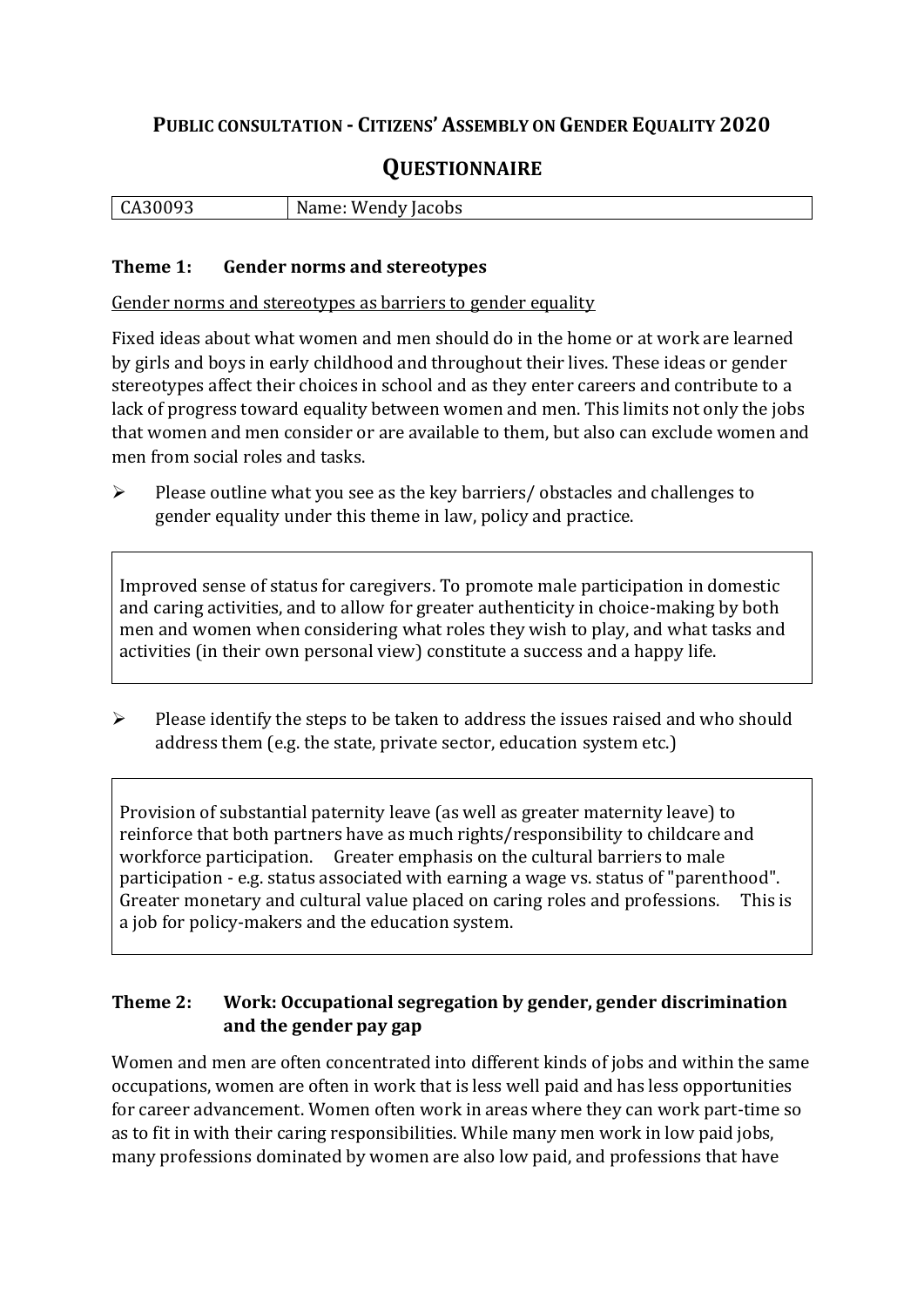become female-dominated have become lower paid. This worsens the gender pay gap (the average difference between the wages of women and men who are working).

➢ Please outline what you see as the key barriers/ obstacles and challenges to gender equality under this theme in law, policy and practice.

Status associated with caring professions could be improved by greater monetary value being associated with them (pay nurses, social workers, childcare workers more). Younger audiences should be targeted as a lot of work has been done to improve socio-cultural understanding of gender. Children and young people should be provided with much greater guidance in career decisions throughout secondary school and college - informing them of the realities and day-to-day of the job. Emphasis should be placed on the importance of men in a caring role - as role models and as teachers and providers of emotional and cognitive development. Greater work is required in early years education to ensure that young girls are developing the skills to participate in traditionally male dominated fields (e.g. STEM). This includes an emphasis placed on maths and engineering skills through ensuring childcentred play with young girls includes a significant emphasis on building and problem solving, the use of numbers and angles, and creativity. Emphasis on this should commence during the critical period of brain development - the first 1000 days - or from conception until the child is 3 years old. Likewise, a greater emphasis should be placed on boys engaging in and enjoying play which is traditionally associated with caring - e.g. dolls and stuffed animals. Childrens life choices can be critically impacted by how they interact with the world at this age. It will be important to thinklong term when trying to advance gender equality.

➢ Please identify the steps to be taken to address the issues raised and who should address them (e.g. the state, private sector, education system etc.)

As above

### **Theme 3. Care, paid and unpaid, as a social and family responsibility**

Care -- the social responsibility of care and women and men's co responsibility for care, especially within the family

Women remain disproportionately responsible for unpaid care and often work in poorly paid care work. For working parents or [lone parents,](https://aran.library.nuigalway.ie/bitstream/handle/10379/6044/Millar_and_Crosse_Activation_Report.pdf?sequence=1&isAllowed=y) balancing paid work with parenting and or caring for older and dependent adults presents significant challenges. Women are [most disadvantaged by these challenges,](https://eige.europa.eu/gender-equality-index/game/IE/W) yet men also suffer from lack of opportunities to share parenting and caring roles. Despite recent legislation and policy initiatives to support early years parental care, [inequalities in the distribution of unpaid](https://www.ihrec.ie/app/uploads/2019/07/Caring-and-Unpaid-Work-in-Ireland_Final.pdf)  [care](https://www.ihrec.ie/app/uploads/2019/07/Caring-and-Unpaid-Work-in-Ireland_Final.pdf) continue between women and men. The cost of childcare has been identified as a particular barrier to work for women alongside responsibilities of caring for older relatives and dependent adults.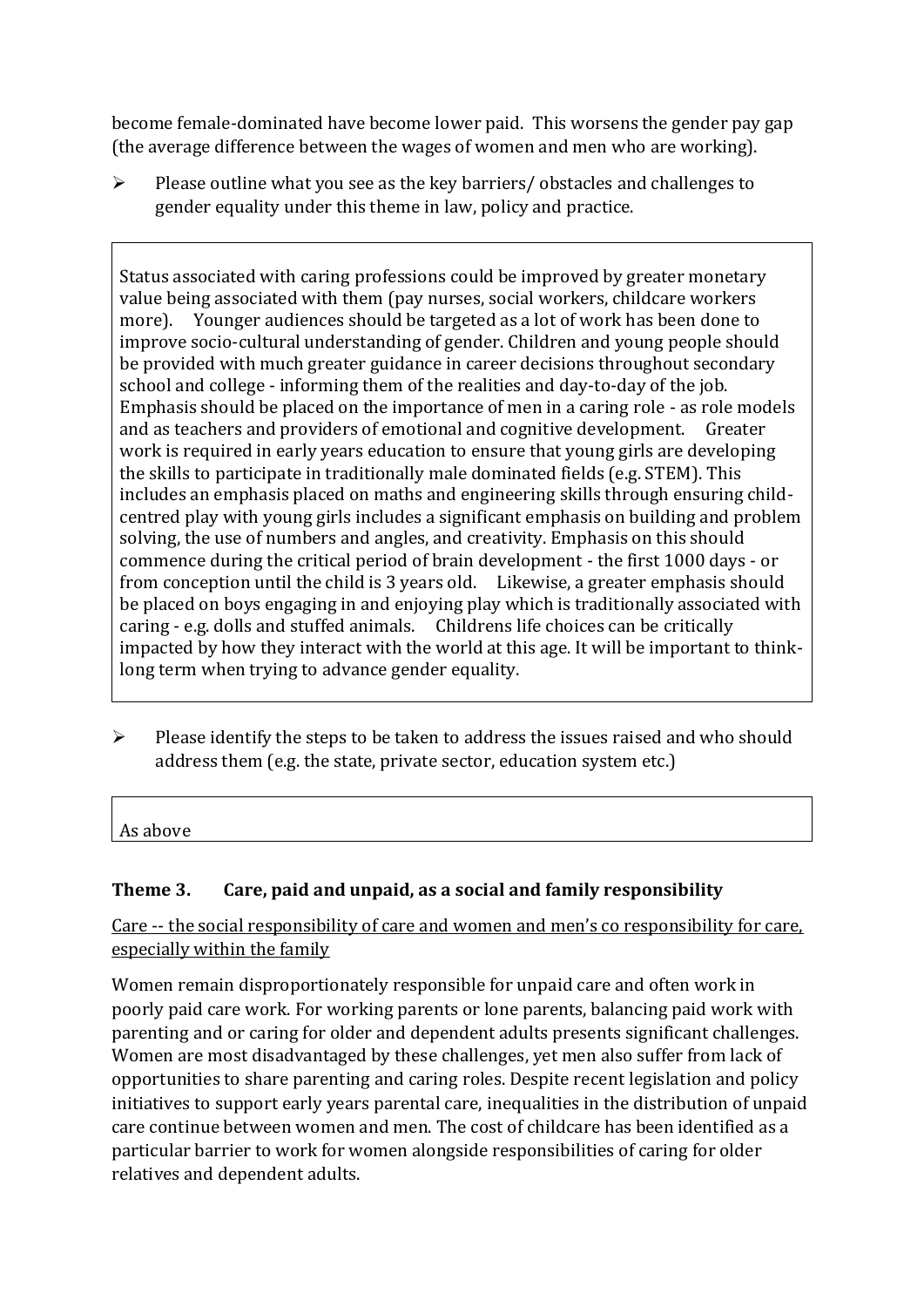➢ Please outline what you see as the key barriers/ obstacles and challenges to gender equality under this them in law, policy and practice.

Children thrive when their primary caregivers are a parent or parent-like roll-model. I believe that, while affordable childcare is critical, it is equally or more important to providing work-flexibility to both parents that allows them to remain as the primary caregivers and influencers of their children.

 $\triangleright$  Please identify the steps to be taken to address the issues raised and who should address theme (e.g. the state, private sector, education system etc.)

Provide greater parental leave Standardise flexible working policies for parents. Somehow reduce cost of living overall so that more parents can engage in the economy part-time and remain at least middle-income earners.

#### **Theme 4: Women's access to, and representation in, public life and decision making**

Ensure women's participation and representation in decision-making and leadership in the workplace, political and public life

Women are systematically underrepresented in leadership in [economic](https://eige.europa.eu/gender-equality-index/2019/compare-countries/power/2/bar) and [political](https://eige.europa.eu/gender-equality-index/2019/compare-countries/power/1/bar)  [decision-](https://eige.europa.eu/gender-equality-index/2019/compare-countries/power/1/bar)making. Despite the introduction of a candidate gender quota (through the system of party funding) for national political office, and [initiatives](https://betterbalance.ie/) to support women's access to corporate decision-making roles, men continue to dominate leadership positions. There are also issues to be considered around how media represents women and men.

 $\triangleright$  Please outline what you see as the key barriers/ obstacles and challenges to gender equality under this theme in law, policy and practice.

This is a socio-cultural issue. Women remain as primary caregivers, men as primary earners. Women take hits to their career to prioritize their families. We have heard for many years from both elderly and high-earning professionals that time away from family is one of their biggest regrets - both male and female decision-makers need to be facilitated to spend time with their family in a way which does not impact on career progression and values perspectives.

➢ Please identify the steps to be taken to address the issues raised and who should address them (e.g. the state, private sector, education system etc.)